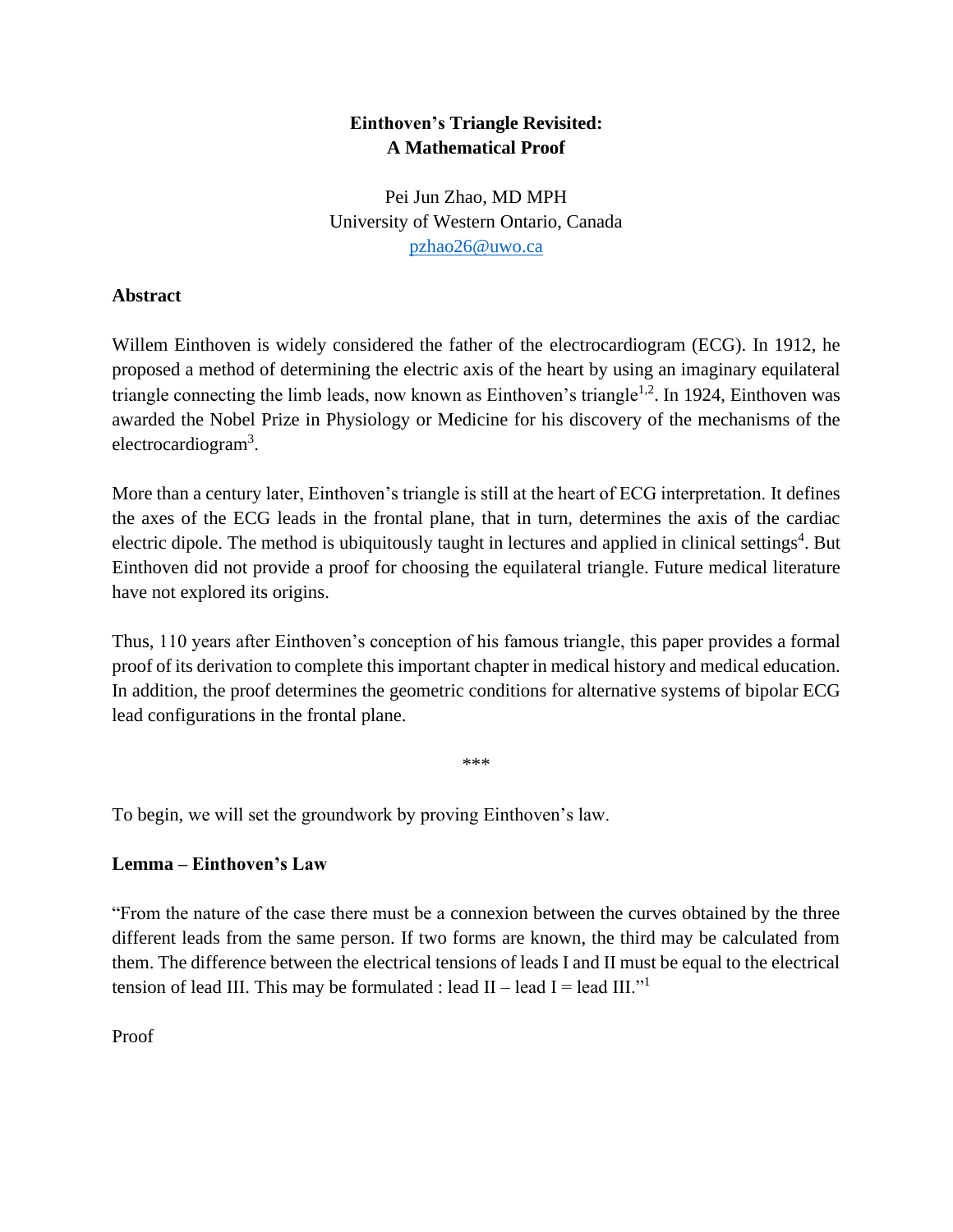In a triangle connecting the three limb leads, let the vertices of the triangle be the limb lead placements – left arm (L), right arm (R), and left foot (F). The direction of limb lead vectors I, II, and III are along the sides of the triangle, RL, RF, and LF, respectively (Figure 1).



Figure 1: A triangle with the three ECG limb leads as its vertices.

Let Φlocation represent the electric potential at a given body surface location, and Vlead represent the voltage of a given ECG lead. Then, by definition, assuming that local perturbations in body surface currents are negligible, the bipolar limb lead voltages are:

$$
V_I = \Phi_L - \Phi_R
$$
  
\n
$$
V_{II} = \Phi_F - \Phi_R
$$
  
\n
$$
V_{III} = \Phi_F - \Phi_L.
$$

In electromagnetism, Kirchhoff's voltage law states that the sum of the changes in potential encountered in a complete traversal of any loop of a circuit equals zero. Triangle RLF forms a closed loop. Thus,

$$
\Delta V_{LR} + \Delta V_{FL} + \Delta V_{RF} = 0.
$$

Therefore,

$$
\Delta V_{LR} + \Delta V_{FL} - \Delta V_{FR} = 0.
$$
  

$$
\Delta V_{FR} - \Delta V_{LR} = \Delta V_{FL}.
$$

That is,

$$
(\Phi_F - \Phi_R) - (\Phi_L - \Phi_R) = (\Phi_F - \Phi_L)
$$
  

$$
V_{II} - V_I = V_{III.}
$$

Please note that all bipolar ECG lead configurations must satisfy Einthoven's Law. This law can be verified on any ECG tracing.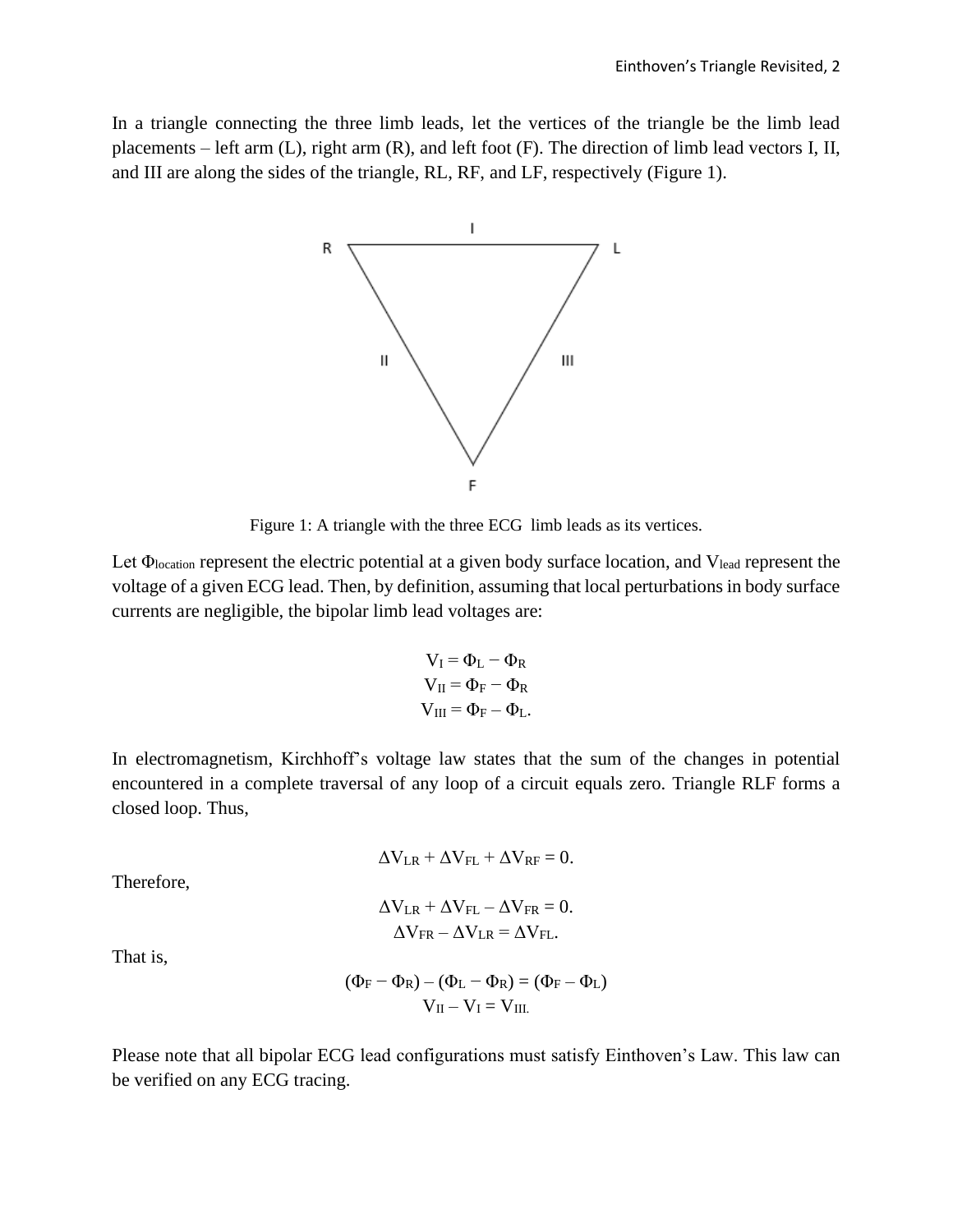\*\*\*

Having demonstrated Einthoven's law, we will proceed to derive Einthoven's triangle. With respect to history, we will use mathematical methods known to Einthoven. Although his publications did not reveal a particular mathematical style, one of his contemporary researchers remarked that "It will be evident to the student of mathematics that Einthoven and his followers have used what is known as the polar system of coordinates."<sup>5</sup> Therefore, the same approach will be taken by this paper. The only difference is that while Einthoven measured positive ECG angles going clockwise on the plane, we will preserve the mathematical convention of measuring positive angles counterclockwise.

#### **Theorem – Einthoven's Triangle**

"The difficulties are solved at once, however, if we apply a schema in which the human body is represented by a plane, homogeneous plate in the form of an equilateral triangle, RLF."<sup>1</sup>

Proof

In the frontal plane, let the unit vector along the three bipolar limb leads be **i**, **j**, **k**, with polar angles of α, β, γ, respectively. Without loss of generality, let the cardiac electric dipole be **p**, with magnitude of 1 and polar angle of  $\theta$  (Figure 2). The magnitude of the three limb lead tracings are the projections of **p** onto **i**, **j**, and **k**.



Figure 2: The cardiac dipole and three unit vectors in the direction of the bipolar ECG limb leads. Einthoven's law states that  $\mathbf{p} \cdot \mathbf{i} + \mathbf{p} \cdot \mathbf{k} = \mathbf{p} \cdot \mathbf{j}$ . Then,

$$
\cos(\theta - \alpha) + \cos(\theta - \gamma) = \cos(\theta - \beta)
$$

Expanding the expression,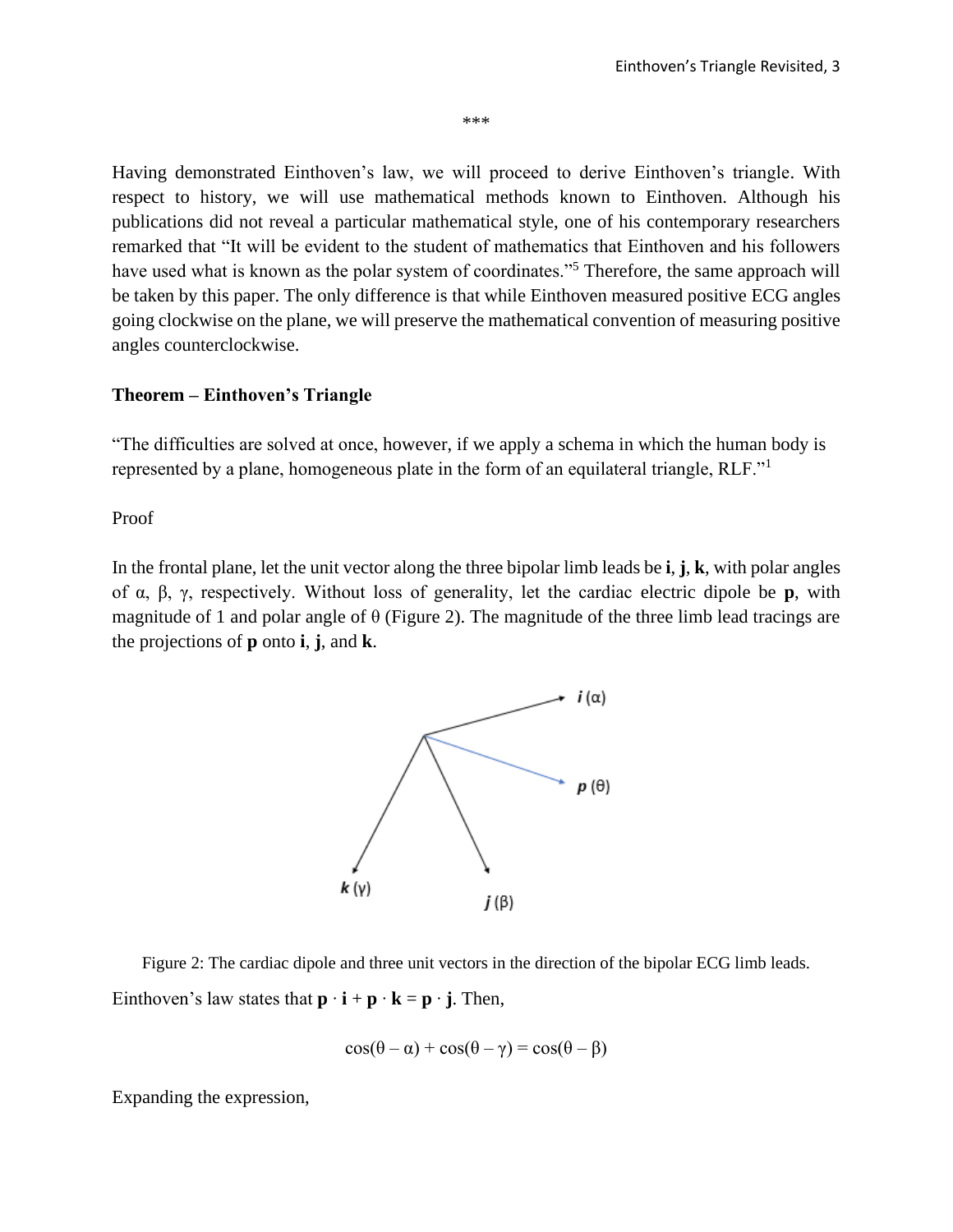$(cos \theta cos \alpha + sin \theta sin \alpha) + (cos \theta cos \gamma + sin \theta sin \gamma) = cos \theta cos \beta + sin \theta sin \beta$ 

Collecting terms,

$$
\sin\theta(\sin\alpha + \sin\gamma - \sin\beta) + \cos\theta(\cos\alpha + \cos\gamma - \cos\beta) = 0
$$

The above equality may be considered in four cases.

**Case 1**:  $\sin \alpha + \sin \gamma - \sin \beta = 0$  and  $\cos \alpha + \cos \gamma - \cos \beta = 0$ .

Rearranging,

$$
\sin\alpha + \sin\gamma = \sin\beta \text{ and } \cos\alpha + \cos\gamma = \cos\beta
$$

Squaring and adding,

$$
(\sin\alpha + \sin\gamma)^2 = \sin^2\beta
$$
  
\n
$$
(\cos\alpha + \cos\gamma)^2 = \cos^2\beta
$$
  
\n
$$
(\sin\alpha + \sin\gamma)^2 + (\cos\alpha + \cos\gamma)^2 = \sin^2\beta + \cos^2\beta = 1.
$$

Expand and simplify,

$$
\sin^2\alpha + 2\sin\alpha \sin\gamma + \sin^2\gamma + \cos^2\alpha + 2\cos\alpha \cos\gamma + \cos^2\gamma = 1
$$
  
2sin\alpha \sin\gamma + 2cos\alpha \cos\gamma + 2 = 1  
sin\alpha \sin\gamma + cos\alpha \cos\gamma = -0.5

By cosine identity,

$$
\cos(\alpha-\gamma) = -0.5.
$$

Let the angle between **i** and **k** be between 0 and  $\pi$ , then  $\alpha - \gamma = \cos^{-1}(-0.5) = 2\pi/3 = 120^{\circ}$ . In other words, **i** and **k** are 120° apart.

Without loss of generality, suppose  $\alpha = 0$ , then  $\gamma = -2\pi/3 = -120^{\circ}$ . From the conditions in this case,

sinβ = sin $\alpha$  + sin $\gamma$  = sin $0$  + sin(-2 $\pi$ /3) = - $\sqrt{3}/2$  $cosβ = cosα + cosγ = cos0 + cos(-2π/3) = 0.5.$ 

Therefore,  $\beta = -\pi/3 = -60^{\circ}$ .

Then, geometrically, **i** is along lead I, **j** is along lead II, and **k** is along lead III of Einthoven's equilateral triangle (Figure 3). This configuration holds for any cardiac dipole, regardless of θ.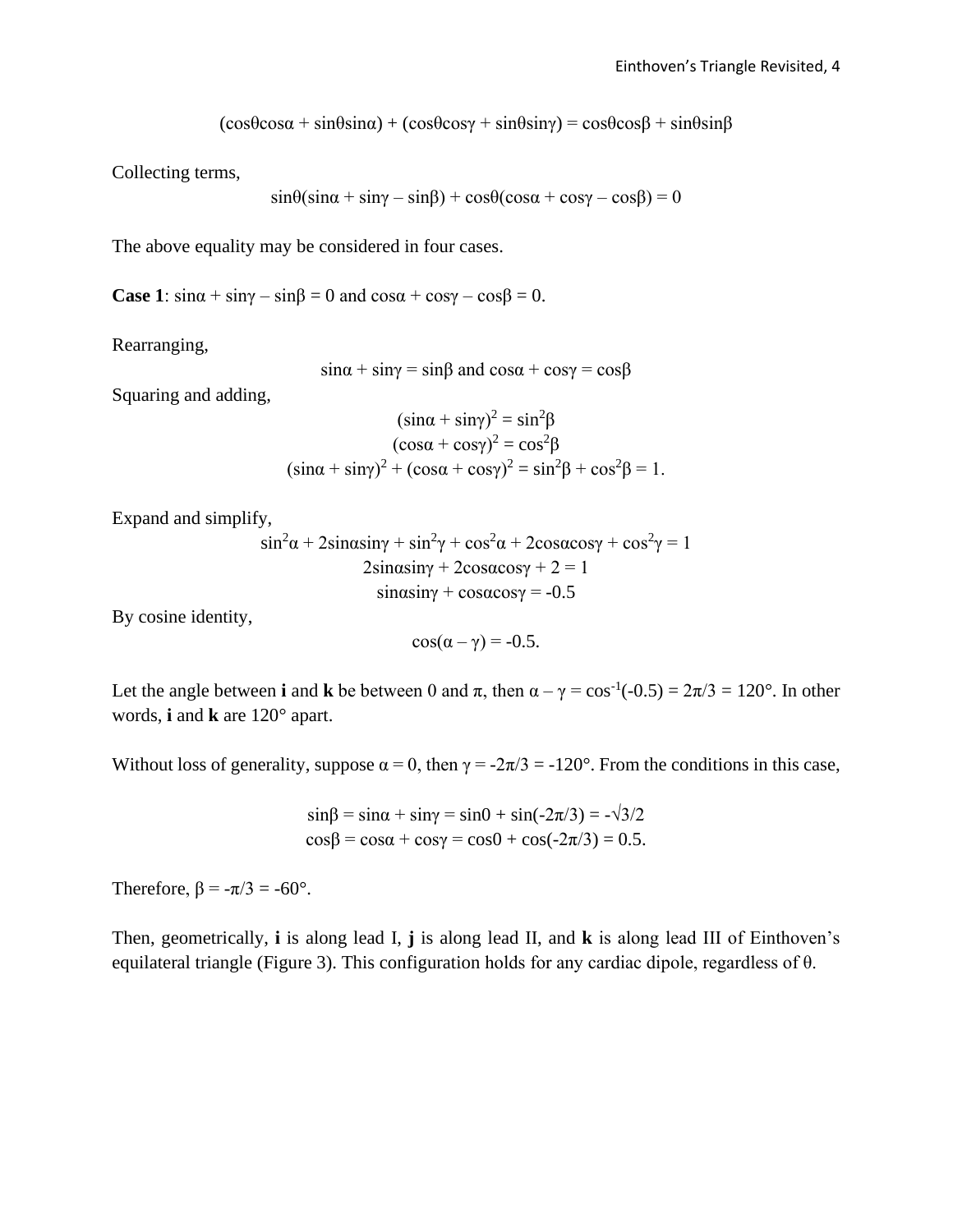

Figure 3: Bipolar ECG limb leads in the configuration of Einthoven's triangle.

**Case 2**:  $\sin\theta = 0$  and  $\cos\alpha + \cos\gamma = \cos\beta$ .

Since  $\sin\theta = 0$ , let  $\theta = 0$ , that is, the cardiac dipole has polar angle 0. Then any lead coordinate system that satisfies  $\cos\alpha + \cos\gamma = \cos\beta$  also satisfies Einthoven's law.

There are infinite family of solutions of  $\alpha$ ,  $\beta$ , and  $\gamma$  to the equation above. For example,  $\alpha = 25^{\circ}$ ,  $\beta$  $=$  -56°,  $\gamma$  = -110°, and  $\theta$  = 0° is a solution (Figure 4). If  $\theta$  is non-zero, the entire coordinate system can be rotated by  $\theta$ , such that  $\theta = 0$ , and i, j, k have polar angles of  $\alpha - \theta$ ,  $\beta - \theta$ , and  $\gamma - \theta$ , respectively.



Figure 4: An example of a solution satisfying the conditions in Case 3. On the left is the polar coordinate representation, and of the right the vectors are translated to form a triangle.

Thus, for a specific cardiac dipole, there is an infinite number of possible triangular coordinate systems, and an infinite number of Einthoven's triangles that are not necessarily equilateral.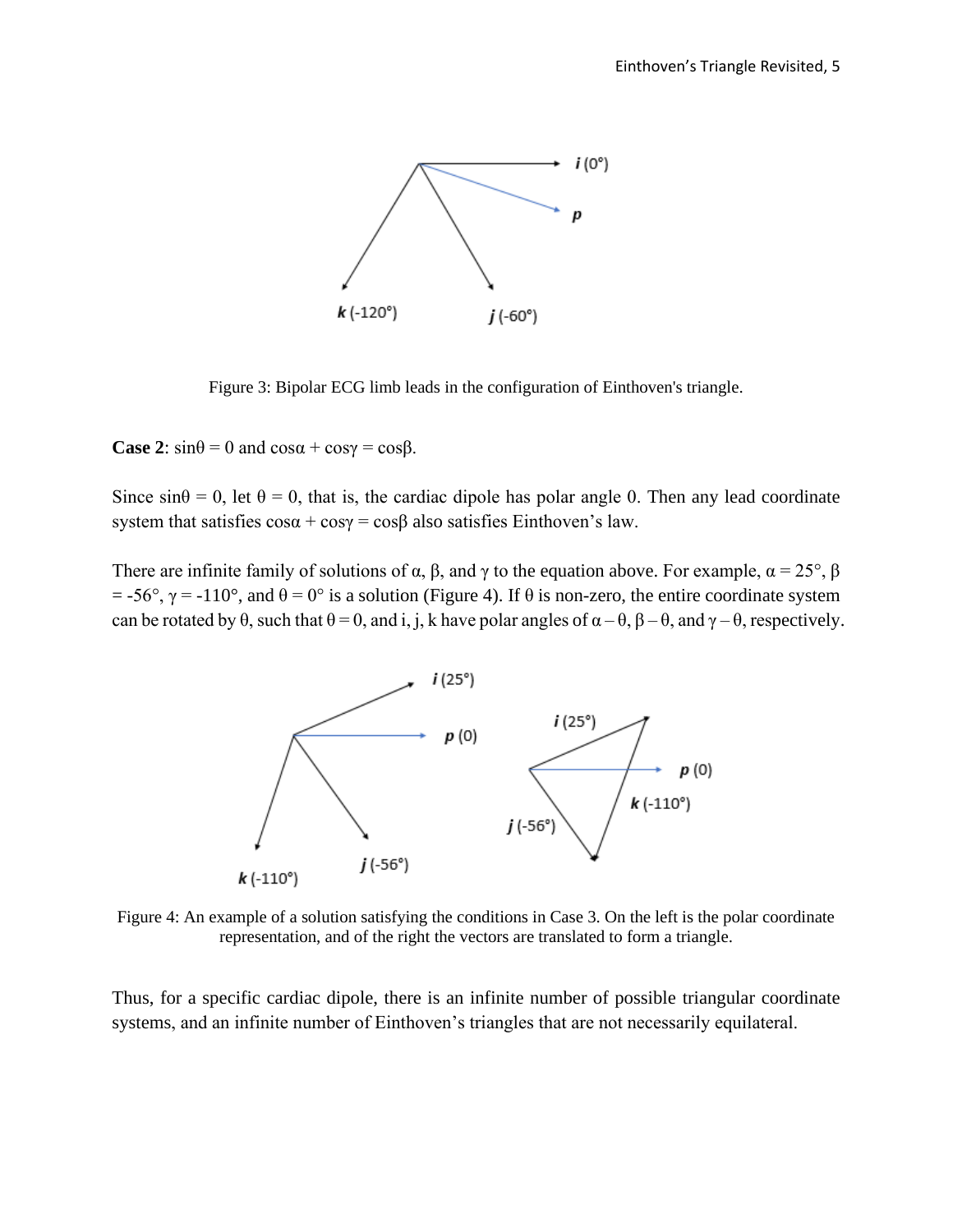**Case 3**:  $\cos\theta = 0$  and  $\sin\alpha + \sin\gamma = \sin\beta$ .

Since  $\sin\phi = \cos(\pi/2 - \phi) = \cos(\phi - \pi/2)$ , Case 3 is Case 2 rotated clockwise by  $\pi/2$ .

**Case 4:** if  $\cos\theta \neq 0$  and  $\sin\alpha + \sin\gamma - \sin\beta \neq 0$ .

Then rearranging  $sin\theta(sin\alpha + sin\gamma - sin\beta) + cos\theta(cos\alpha + cos\gamma - cos\beta) = 0$ ,

We have,

$$
\sin\theta(\sin\alpha + \sin\gamma - \sin\beta) = -\cos\theta(\cos\alpha + \cos\gamma - \cos\beta)
$$

$$
tan\theta = \frac{sin\theta}{cos\theta} = -\frac{cos\alpha + cos\gamma - cos\beta}{sin\alpha + sin\gamma - sin\beta}
$$

Therefore, given an ECG lead system with polar angles  $\alpha$ ,  $\beta$ , and  $\gamma$ , the polar angle  $\theta$  of the cardiac dipole satisfying Einthoven's law is determined by the equation above.

\*\*\*

### **Discussion**

Since Einthoven's publication in 1912 of using an equilateral triangle to determine the electric axis of the heart, his method has been universally adopted and continues to be the standard of ECG interpretation today<sup>4</sup>. Although it has been critically analyzed<sup>6-9</sup> and alternative methods have been proposed such as Burger's triangle<sup>10,11</sup> and Frank's general theory of heart-vector projection<sup>12</sup>, none has surpassed the popularity of Einthoven's triangle. But the origin of his triangle has been missing in history\* .

More than 100 years later, this paper presented a formal proof on the derivation of this special triangle using mathematical methods that Einthoven might have used at the time. The proof may be meaningful for both medical history and medical education. Moreover, the equilateral triangle is a special case, as an infinite family of alternative triangles is possible for a given cardiac dipole if certain geometric conditions are satisfied, as detailed in the above proof.

To generalize Einthoven's theory, the frontal plane bipolar ECG lead configuration does not necessarily need to be triangular. Einthoven's triangle can be extended to any closed loop shape, as long as its cardiac dipole projections satisfy Kirchhoff's Law. With increasing use of wearable

<sup>\*</sup> In medical literature, ascertaining that something does not exist is often more difficult than finding an example of something that does exist. So, if the reader has come across the original derivation of Einthoven's triangle, then please feel free to contact me. Thank you.